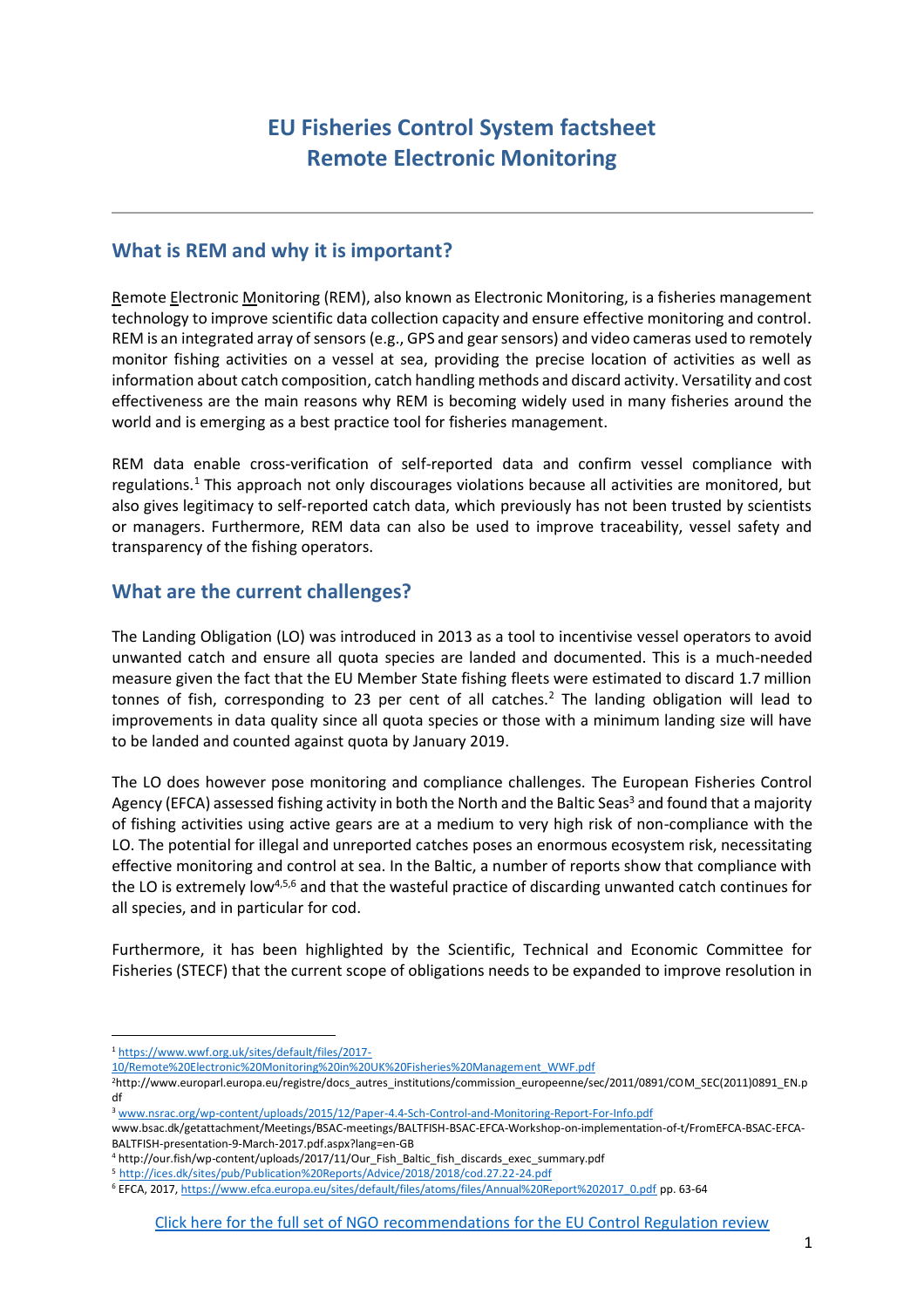terms of catch reporting, inclusion of vessels not currently covered, and information at an individual operational level, such as per haul<sup>7</sup>

## **How can REM address the current challenges?**

Traditional monitoring methods (e.g., patrol vessels, aerial surveillance, landing inspections, etc.) can only partially cover the activities of the fishing fleets they have to monitor. Since 2005, there have been many studies to test the efficacy of REM with a wide variety of fisheries and monitoring challenges. These studies include Canada,<sup>8</sup> the United States, Australia,<sup>9</sup> New Zealand,<sup>10</sup> high seas tuna<sup>11</sup> and toothfish<sup>12</sup> fisheries. Since 2008, there have been pilot studies in EU Member States, principally in Denmark,<sup>13</sup> the UK,<sup>14</sup> and the Netherlands.<sup>15</sup> While the purpose of the monitoring may vary, several studies have demonstrated the successful use of REM to enforce catch retention regulations, similar to the EU landing obligation. Studies comparing REM to observers consistently report that fleet monitoring can be achieved at a much lower cost with REM than with onboard observers.

#### **Benefits of using REM<sup>16</sup>**

 $\overline{a}$ 

#### • **Improved compliance and transparency**

Example from Denmark:<sup>17</sup> in Denmark the opinion of fishery inspectors to REM was investigated. Eighty per cent of Danish fishery inspectors expressed positive views on REM, with sixty three per cent of them confirming its potential for full documentation and compliance with the LO.

• **Improved data collection to support stock assessments**

Example from the United States: The Nature Conservancy began a three-year pilot on video review with the Maine Coast Fishermen's Association, the Gulf of Maine Research Institute and Ecotrust Canada. The project showed that data generated by video reviewers was comparable to that from observers on the boats. *"Now, we have some really good data and startling reports of rebuilding. Several fish stocks have grown faster than researchers thought biologically possible… we don't hear fishermen complaining about bad assessments. It's an interesting lesson on the value of good data."* <sup>18</sup>

#### • **An ability to demonstrate that a vessel is operating in accordance with best practice**

Example from the UK: since 2011, a Fully Documented Fishery scheme has been running with the industry using REM. It includes three schemes: one in the North Sea focusing on cod, one in the Western English Channel focusing on dover sole, another in the Western English Channel focusing on haddock. Fred Normandale, UK fisherman and project participant, *"We are prepared to take* 

<sup>7</sup> Scientific, Technical and Economic Committee for Fisheries (STECF) – 46th Plenary Meeting Report (PLEN-14-02). 2014.

Publications Office of the European Union, Luxembourg, EUR 26810 EN, JRC 91540, 117pp.

<sup>8</sup> McElderry et al., 2003 http://www.westcoast.fisheries.noaa.gov/publications/nepa/groundfish/bycatch\_eis/bycatch-eis-appd.pdf <sup>9</sup> Evan and Moloney, 2011, http://www.fish.wa.gov.au/Documents/research\_reports/frr221.pdf

<sup>10</sup> McElderry et al., 2011 https://www.doc.govt.nz/documents/science-and-technical/dmcs9entire.pdf

<sup>11</sup> Ruiz, J. 2018. Five years of electronic monitoring aboard tropical tuna purse seiners. pp305-307. In: https://ifomcvigo.com/wpcontent/uploads/2018/08/proceedings-9th-ifomc1.pdf

<sup>&</sup>lt;sup>12</sup> McElderry, H., Illingworth, J., McCullough, D., and Stanley, R. 2005. Report for Electronic Monitoring Trial in the Antarctic Longline Fishery. (Archipelago Marine Research Ltd. & Australian Fisheries Management Authority) 17p. <sup>13</sup> Ulrich et al., 2015

https://www.researchgate.net/publication/276880617 Discarding of cod in the Danish Fully Documented Fisheries trials

<sup>&</sup>lt;sup>14</sup> Needle et al., 2015 http://www.ascobans.org/sites/default/files/document/Inf01\_NeedleEtAL\_ScottishScienceApplications\_REM.pdf <sup>15</sup> <https://www.researchgate.net/publication/316620918>

\_Using\_electronic\_monitoring\_to\_record\_catches\_of\_sole\_Solea\_solea\_in\_a\_bottom\_trawl\_fishery <sup>16</sup> https://www.wwf.org.uk/sites/default/files/2017-

<sup>10/</sup>Remote%20Electronic%20Monitoring%20in%20UK%20Fisheries%20Management\_WWF.pdf

<sup>&</sup>lt;sup>17</sup> [Plet-Hansen et al., 2016](https://www.sciencedirect.com/science/article/pii/S0308597X16306030#!)<sup>a</sup><https://doi.org/10.1016/j.marpol.2016.11.028>

<sup>18</sup> https://www.nature.org/magazine/index.htm?intc=nature.hp.magazine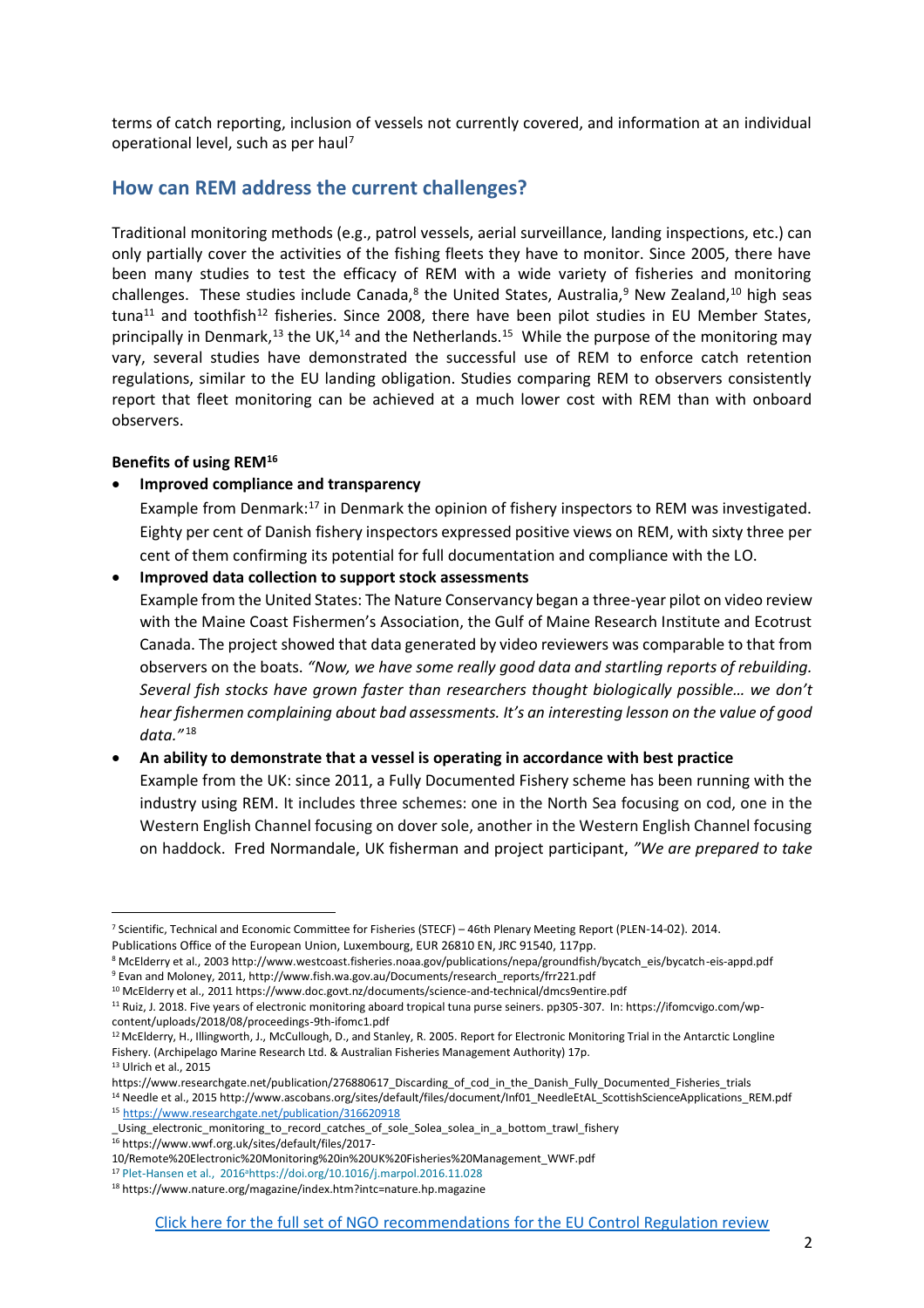*camera's to prove to the people, to scientist, to the Hugh Fearnley Whittingstalls of this country that we are not criminals, we want to preserve cod as much as everyone else does."* <sup>19</sup>

#### • **An ability to ground truth and support management revisions**

Example from the United States: researchers, managers, marine conservationists and fishermen have teamed up to find better ways to count fish in New England waters and beyond. While industry regulators have relied on human observers on boats to verify a captain's reported catch, a growing wave of fisheries are floating the idea of using technology instead. Electronic monitoring may provide more accurate, cost-effective and timely fish counts, making it possible to hook catch limits more closely to actual populations and improving the effectiveness of conservation restrictions. *"Everyone complains that what fishermen observe on the water doesn't match the science. But you have to have good information going into the models to get good science out."* <sup>20</sup>

• **Effective monitoring at sea incentivising selectivity** Example from the UK: after completion of REM trials: '*There was a realization that all parties want the same thing: a healthy and profitable industry based on well-managed, sustainable stocks. This has led to greater quantities of data being collected at a fraction of the cost, an enthusiasm to solve gear selectivity issues by those who use the equipment every day and have the in-depth knowledge to solve these challenges, and a pragmatic approach by compliance agencies that has allowed greater flexibility to experiment and provided the right incentives to do so*." <sup>21</sup>

#### • **A cost-effective alternative to traditional monitoring and control methods**

Example from New Zealand: a REM project concluded that: *"EM appears to have some financial advantages. For the total monitored vessel days achieved, the cost of this entire pilot study was about 40 per cent of the monitoring costs using on-board observers".* <sup>22</sup>

#### • **Retailers support REM**

Reports that illegal, unreported discarding are occurring, and likely to continue to occur in European fisheries, have caused concern in the European retail and seafood processing sector, as the sector has an obligation to providing customers with trusted, sustainable, legally sourced product.<sup>23</sup> A coalition of 17 supermarkets in the UK<sup>24</sup> called for stronger monitoring measures in the new Fisheries Bill to ensure that there is more visibility of what is happening on UK vessels. In Germany, 11 retailers and seafood processors have also called for the introduction of REM.<sup>25</sup> The interest of supermarkets and processors also indicates that vessels with REM could add market value to their catch.

Building on the positive results of pilot studies, many jurisdictions have moved towards implementation of fully operational REM-based monitoring. In 2006, Canada began using REM for 100 per cent monitoring of the Pacific fixed gear and midwater trawl fleets, approximately 300 vessels. <sup>26</sup> In 2014, the US implemented policies to guide REM and electronic reporting, paving the way for technology adoption in several fisheries, including the pelagic sector, the west coast, Alaska, New England and the Pacific Islands.<sup>27</sup> All areas combined represent over 250 vessels carrying REM systems. Around the same time, Australia adopted REM in about a third of the fleet operating in national waters (3 - 200 nautical miles). New Zealand and Chile have legislated 100 per cent REM coverage and are

l

<sup>19</sup> https://marinedevelopments.blog.gov.uk/2017/03/20/fully-documented-fishery-discards-quota-fish-cctv/

<sup>20</sup> https://www.nature.org/magazine/archives/counting-on-fish.xml?src=social.nature.facebook.main

<sup>21</sup> https://www.wwf.org.uk/sites/default/files/2017-

<sup>10/</sup>Remote%20Electronic%20Monitoring%20in%20UK%20Fisheries%20Management\_WWF.pdf

<sup>22</sup> https://www.doc.govt.nz/documents/science-and-technical/dmcs9entire.pdf

<sup>&</sup>lt;sup>23</sup> Gus Pastoor, AIPCE-CEP, speaking at the EU Commission workshop on the Landing Obligation November 2017.

<sup>24</sup> https://www.undercurrentnews.com/2018/03/20/uk-supermarkets-processors-call-for-robust-fisheries-regulation-post-brexit/ <sup>25</sup>http://m.followfish.de/\_files/DDE73244A8EFDBA261F05A234AD11A85/20180614\_Erklaerung\_des\_Handels\_gegen\_illegalen\_Fisch\_Anla ndegebot.pdf?q\_att=false

<sup>&</sup>lt;sup>26</sup> Stanley, R. D., McElderry, H., Mawani, T., and Koolman, J. The advantages of an audit over a census approach to the review of video imagery in fishery monitoring. – ICES Journal of Marine Science, doi:10.1093/icesjms/fsr058.

<sup>27</sup> http://eminformation.com/wp-content/uploads/2018/08/Current-State-of-Electronic-Monitoirng-in-the-United-States.pdf